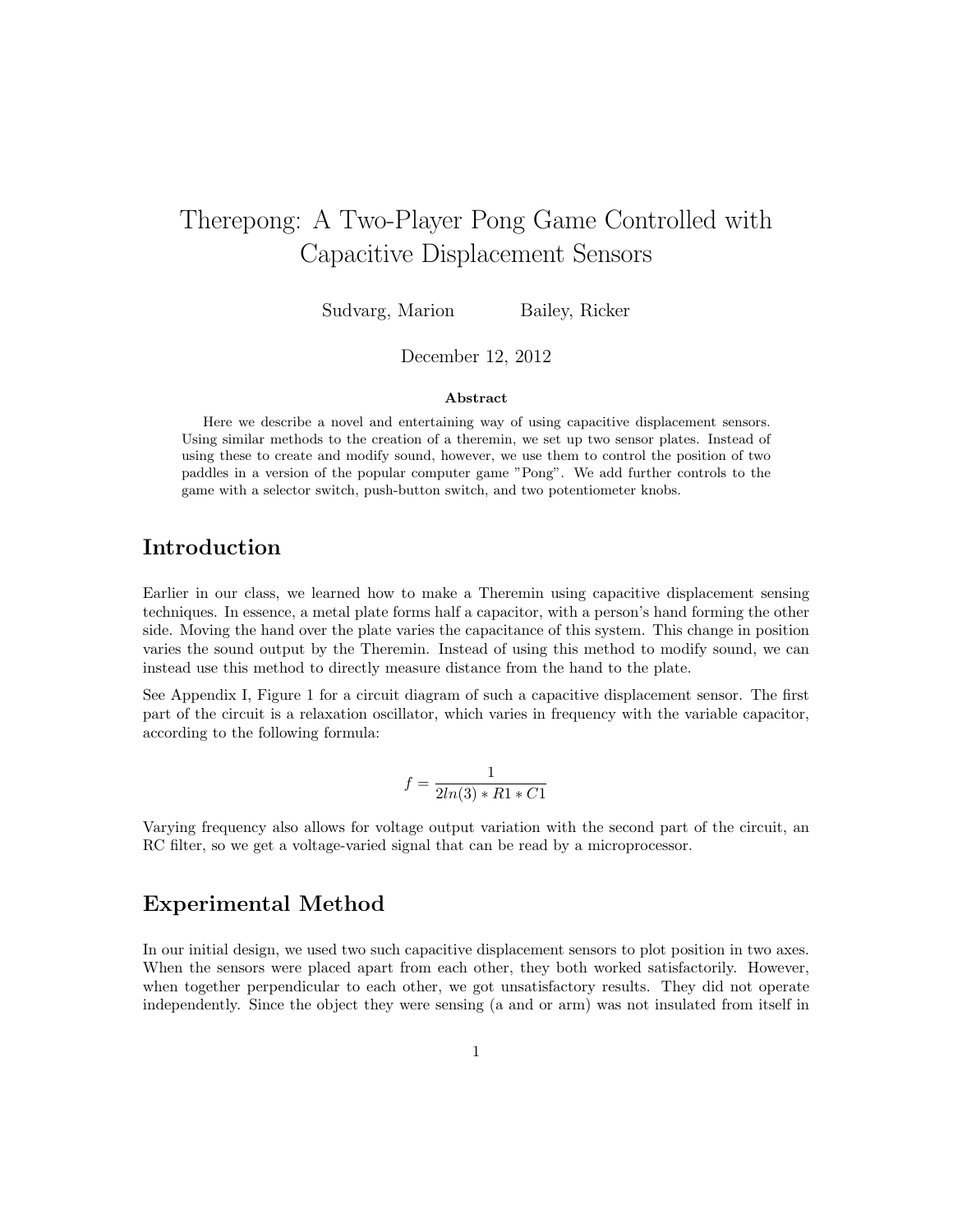two dimensions, charge was able to flow around the object, which caused movement in one direction to show as movement in both axes.

We did some research to find a solution to this problem. We found a paper from 1994 about a new method of two-dimensional position analysis.<sup>1</sup> This suggested using a two-dimensional grid of capacitors. However, upon further study, we found this method works only at a relatively small scale (past 1mm, error increases drastically), and so for accurate measurement at our scale we would need a huge number of very small capacitor plates, which was unfeasible. Indeed, even in a single dimension, capacitive displacement sensors are meant to work precisely at small distances. One company selling sensors advertises high range sensors that are active to 10mm.<sup>2</sup>

So, with these limitations, we decided to have our two sensor plates placed apart from each other. But plotting independent positions has been done before, so we needed a novel use for our system. We decided to have each of our plates control the position of a paddle in a computer game of ping pong.

The output from our two sensors go to two inputs of an Arduino Uno microcontroller. We also have three more controls. One potentiometer controls game color (paddles, ball, and score text). Another controls ball speed. A push-button switch and selector switch in parallel force the game to reset (the selector switch can hold the game in start position, or when it is switched to run the game, the pushbutton can quickly reset the game). This setup is diagrammed in Figure 2 of Appendix I. Note that Sensor 1 controls the top paddle and Sensor 2 controls the bottom paddle.

The following table gives resistor and capacitor values for the two sensors, based on the labels in Figure 1 of Appendix I.

| Sensor         |               | 2             |
|----------------|---------------|---------------|
| R1             | $.971M\Omega$ | $.998M\Omega$ |
| R <sub>2</sub> | $9.89k\Omega$ | $9.89k\Omega$ |
| R3             | $9.86k\Omega$ | $9.86k\Omega$ |
| R4             | $9.85k\Omega$ | $9.89k\Omega$ |
| C2             | $2.10 \mu F$  | $2.09\mu F$   |

Full code for the Arduino microcontroller is provided as Appendix II. Processing code controlling the ping pong game is provided as Appendix III.

## Results

Getting the ping pong paddles to move all the way across the screen required tuning of the signal analyzer built into our Processing code.

We took measurements of the output signals of the two sensors with a hand at various distances from them: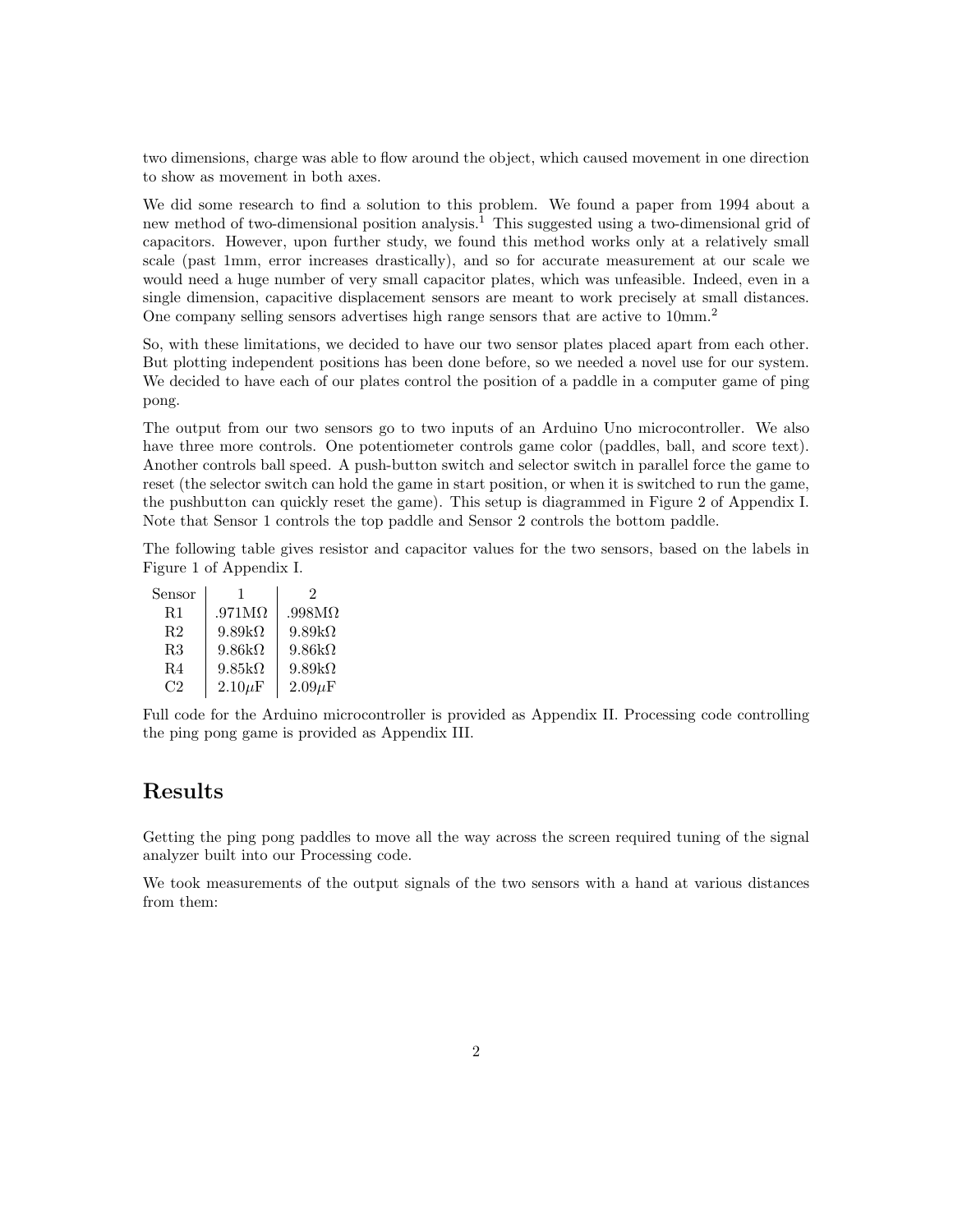| Sensor 1             | Frequency (kHz) | Voltage (V) |
|----------------------|-----------------|-------------|
| Hand Away            | 34.5            | 2.20        |
| Hand Touching Plate  | 3.45            | 1.43        |
| Hand Hovering 1-2 cm | 21.5            | 1.75        |
| Sensor 2             |                 |             |
| Hand Away            | 25.9            | 1.77        |
| Hand Touching Plate  | 3.45            | 1.20        |
| Hand Hovering 1-2 cm | 19              | 1.49        |

The analog inputs of our microcontroller map a voltage value from 0-5V to a 10 bit value (0 to 1023). So in our processing code, we needed to map the lowest microcontroller value to 0, and the highest microcontroller value to 200 (the width of the game screen). To find these values, we use the following formula, where A is the analog output value and V is the measured voltage.

$$
A = \frac{1023 \times V}{5}
$$

Using this formula, we get the following table of values, noting that the lowest values are where the hand touches the plate and the highest values are where the hand is entirely away from the plate.

| Measured Value         |      |     |
|------------------------|------|-----|
| Sensor 1 Lowest Value  | 1.43 | 293 |
| Sensor 1 Highest Value | 2.20 | 450 |
| Sensor 2 Lowest Value  | 1.20 | 246 |
| Sensor 2 Highest Value | 1.77 | 362 |

So, in theory, we want to map the top paddle position from 246 to 362 and the bottom paddle position from 293 to 450. These values provide good starting points, but actual experimentation with the game made us adjust these values to a range of 250 to 450 for the top paddle and 250-370 for the bottom paddle. These are very close to the expected values except for the lowest value of the bottom paddle.

## Discussion and Conclusions

This project led us to interesting conclusions about capacitive measuring techniques. Clearly, capacitive measurement can have a wide range of uses, but typically not a wide range of distances. Using very small sensors, we could have created a two-axis measuring system, but this would have been beyond the scope of the time and materials we had to work with.

But using two capacitive measuring devices, much like Theremins, to control a video game is an approach that is novel and fun. We had to do some work tuning our program to place the paddles in the correct ranges, but the ranges ended up being surprisingly close to what we expected. Perhaps, in the future, we can study ways to make the outputs more consistent (instead of seeing jiggling in the paddle positions).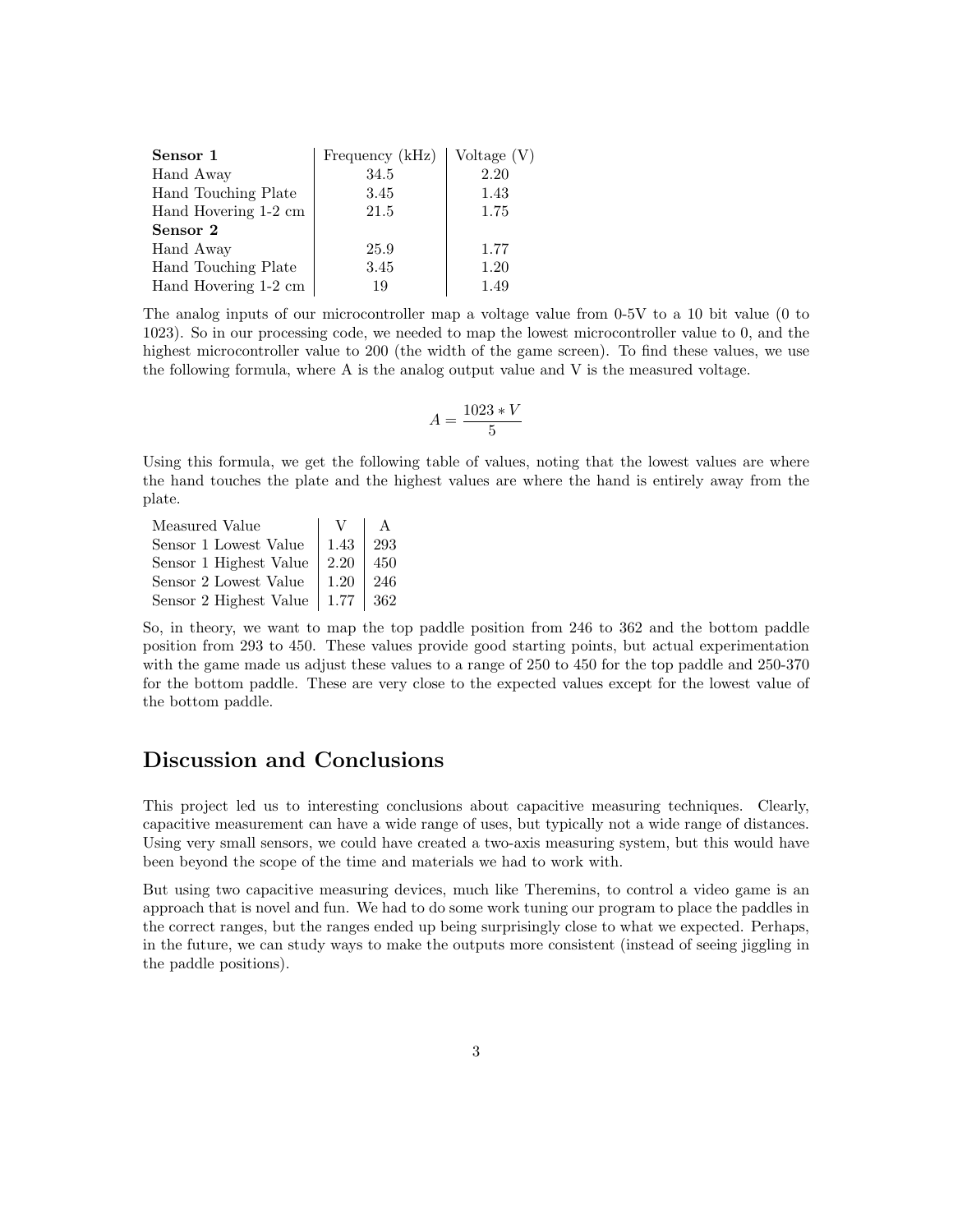## Acknowledgments

I would like to thank Ricker Bailey for his help with this project; indeed, for working with me the entire year. He is very skilled with circuits, and his knowledge has helped me plenty of times. His contributions to this project were immense.

I would also like to thank James Buckley for teaching Physics 321, Electronics Lab. It has been one of the most enjoyable classes I have taken at Wash U, and one of the very few that I felt true sadness at its ending. The TA's, Jeff Pobst and Nathan Todd, were huge assets as well.

## References

<sup>1</sup>Bonse, M.H.W, Zhu, F., & Spronck, J.W. "A new two-dimensional capacitive position transducer." *Sensors and Actuators* A, 41-42 (1994). p 29-32

<sup>2</sup>Lion Precision. Products Page. Accessed 29 Nov 2012. http://www.lionprecision.com/products.html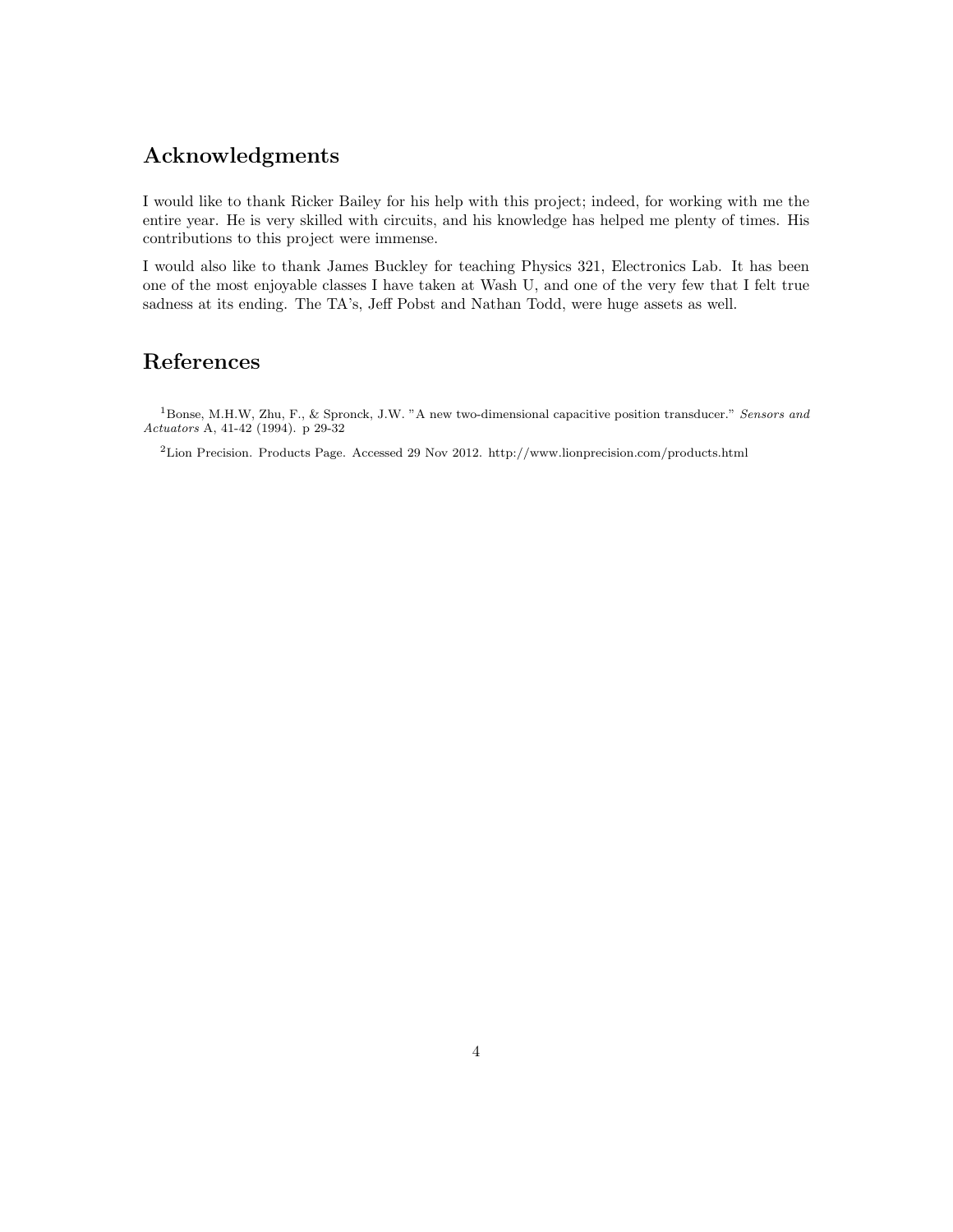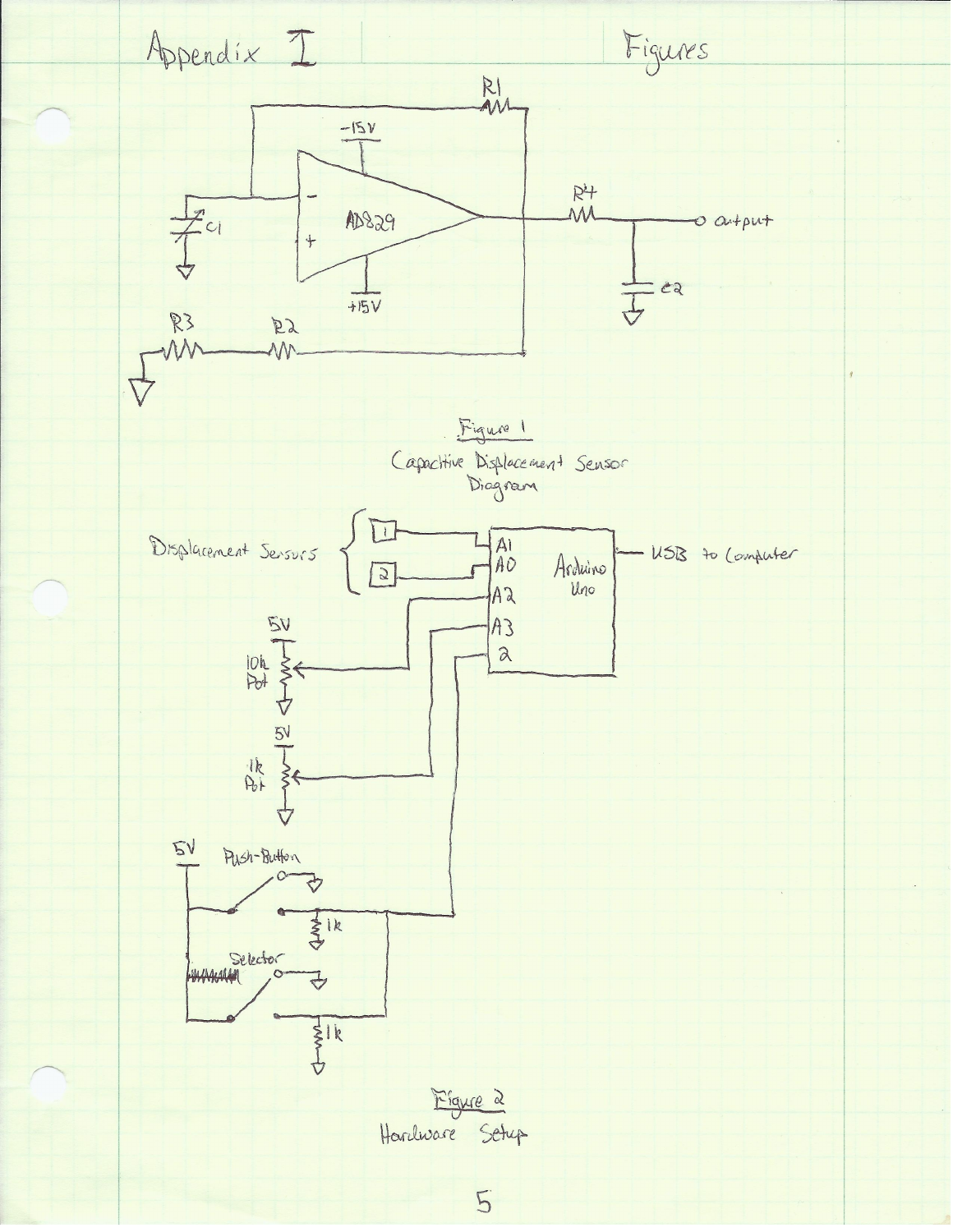//This allows the Arduino to read five inputs from our circuit and print //their values to a serial line input to the computer. A Processing sketch //then uses this information to control a ping pong game.

```
#include <math.h> //Include library of necessary math functions
//Define Arduino pins
int sensorPinY = A0; //A0 receives the output value from our second Theremin
                      //setup
int sensorPinX = A1; //A1 receives the output value from our first Theremin
                      //setup
int colorPin = A2; //A2 receives a voltage value from the potentiometer
                    //controlling color
int saturPin = A3; //A3 receives a voltage value from the potentiometer
                   //controlling speed. Note that initially this 
                  //potentiometer controlled color saturation but
                   //when it became useful to make it control speed, we
                  //neglected to change variable name
int drawPin = 2; //Digital input 2 receives the output value from our two
                  //switches that reset the game
//Initialize string for the variable that passes information about whether or
//not to reset the game based on readout from digital input 2
String isDraw = "";
//Setup serial connection at 9600 baud
void setup()
{
  Serial.begin(9600);
}
void loop(){
   if (digitalRead(drawPin) == HIGH) {
   isDraw = String('1");
   }
   else {
     if (digitalRead(drawPin) == LOW) {
     isDraw = String("0");
    }
   }
   //Initialize positions of each paddle. As stated in the Processing sketch,
   //we initially used each Theremin setup to control position on two axes.
   //When we changed to two paddles we did not change variable names
   long xcoord = analogRead(sensorPinX);
   long ycoord = analogRead(sensorPinY);
   //Print input values as a string of comma separated values
   Serial.println(xcoord + String(",") + ycoord + String(",") + isDraw + 
String(",") + analogRead(colorPin) + String(",") + analogRead(saturPin));
   //Delay loop so game runs in 100ms (0.1s) iterations
  delay(100);
}
```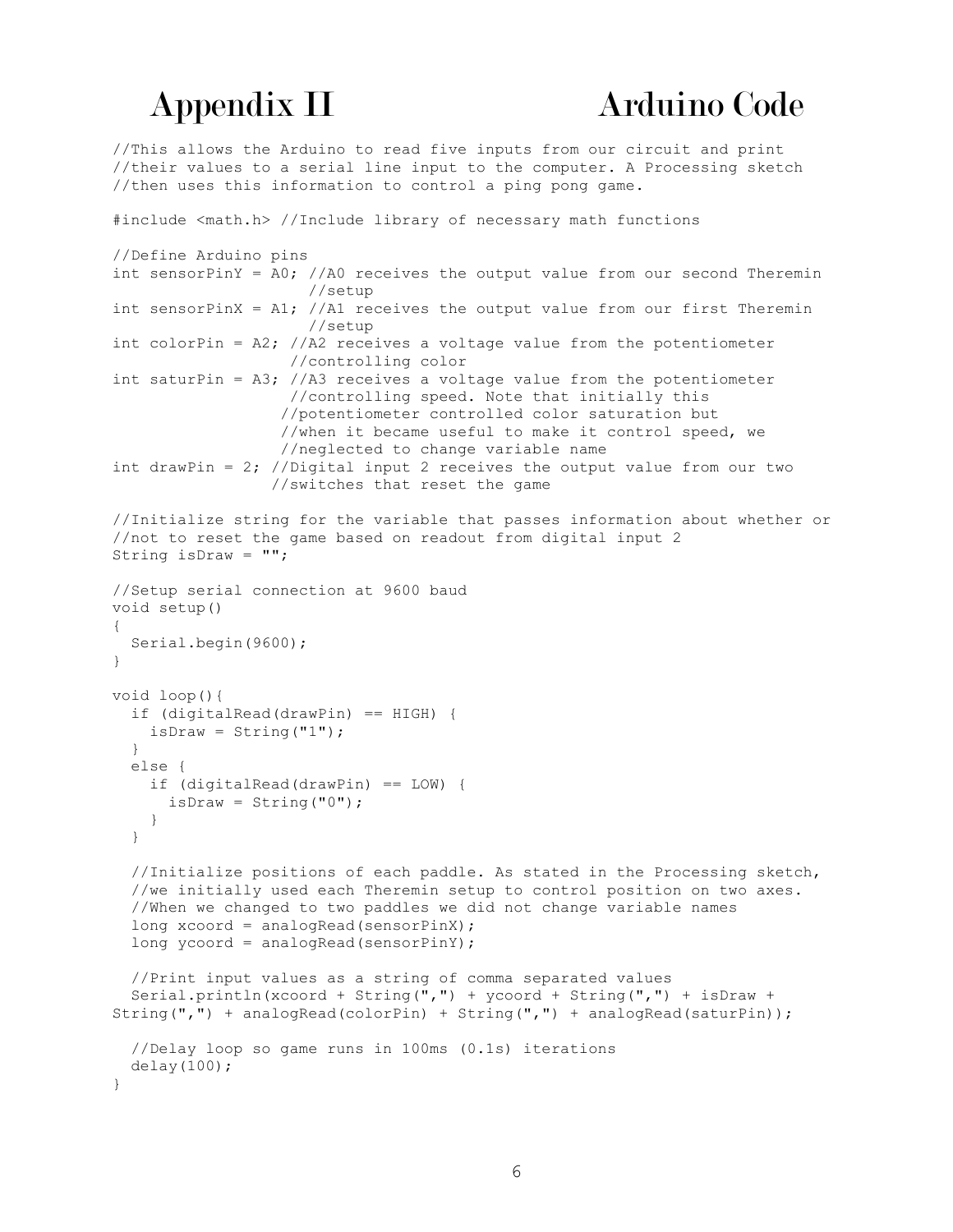# Appendix III Processing Code

//Initialize Variables

```
import processing.serial.*; //Import serial port libraries for Processing 
Serial myPort; //Initialize variable myPort of type Serial
//Initialize float values for ball speed in two axes
float xSpeed;
float ySpeed;
//Initialize integer values for ball position in two axes
int ballX;
int ballY;
float xRat; //Creates a value for a ratio of xSpeed to ySpeed
//A function to reset the ball after a player scores
void ballInit() {
   //Speed in both axes is randomly assigned to be positive or negative so the
   //ball starts moving in a random direction
  ySpeed = round(random(0,1));
 if (ySpeed==0) { ySpeed = -1; }
 xSpeed = round(random(0,1));if (xSpeed==0) { xSpeed = -1; }xRat = random(0, 1) * 2;
  //Defines initial ball position
 bally = 100;bally = 300:
   //Defines initial scores
   int player1Score = 0;
   int player2Score = 0;
}
void setup () {
   //Set window size and drawing mode
   size(200, 600); 
  ellipseMode(CENTER);
   rectMode(CENTER);
  colorMode(HSB,360,100,100);
   //Lists available serial ports. This is commented out for actual use, but
   //when first running the game, we may need this to change the port we are
   //reading
   //println(Serial.list());
   //Typically the first serial port will be the Arduino, so we open
  //Serial.list()[0].
   //Change to Serial.list()[i] where i is the Arduino port if necessary
  myPort = new Serial(this, Serial_list() [0], 9600); //Buffer serial input to newline, then run serialEvent
   myPort.bufferUntil('\n');
```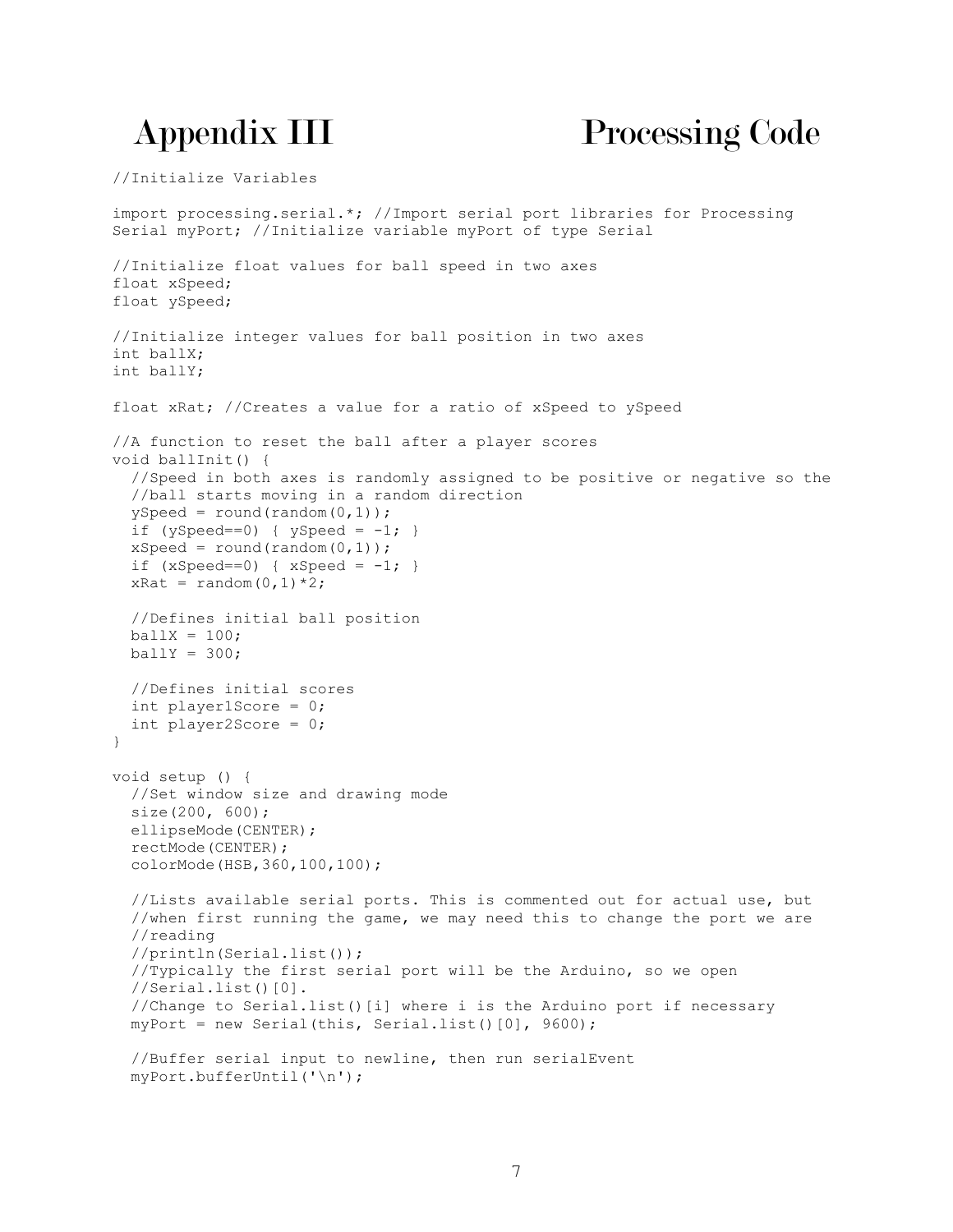```
 //Set initial background to white and initialize ball
  background(0,0,100); 
  ballInit();
}
void draw () {
//Everything happens in the serialEvent()
}
void serialEvent (Serial myPort) {
   // Get a single line as and ASCII string from serial input
  String inString = myPort.readStringUntil('\n');
   if (inString != null) {
     //Trim off any whitespace and split CSV
     inString = trim(inString);
     String[] inStringSplit = split(inString,',');
     //Convert first 2 values to integers and map the typical range of values
     //for each Theremin output to the screen width. Note that we use xcoord
     //and ycoord for the x-axis position of the two different paddles. When
     //we initially worked with having each Theremin plate control a different
     //axis, we defined these variables as xcoord and ycoord. When we switched
     //to control of two paddles moving on the same axis, we kept the same
     //variable names
    float xcoord = float(inStringSplit[0]);
    xcoord = map(xcoord, 250, 450, 0, 200);float ycoord = float(inStringSplit[1]);ycoord = map(ycoord, 250, 370, 0, 200);
     //Convert third value to an integer. If this is a 1 the game is reset
     //(code for this farther down)
    float tracer = float (inStringSplit[2]);
     //We convert the fourth value to a float value and use this to determine
     //game color
     float hueval = float(inStringSplit[3]);
    hueval = map(hueval, 0, 1023, 0, 360);
     //We convert the fifth value to a float value and map it to ball speed,
     //from 2 to 20
    float speedval = float(inStringSplit[4]);
    speedval = map(speedval, 0, 1023, 2, 20); //Brightness is set at 100
    float brightval = 100;
     //Speeds are now set as speedval (set by serial input) with initial
     //direction maintained. xRat is used to scale xSpeed
     //to a ratio of ySpeed so our ball is not always traveling at a 45 degree
     //angle
     ySpeed = int(speedval) * ySpeed/abs(ySpeed);
     xSpeed = int(speedval) * xSpeed/abs(xSpeed) * xRat;
     //If the ball strikes the left or right edge of the screen, it bounces
     //off
    if (ballX\leq (0+abs(xSpeed)/2)) {xSpeed = -xSpeed;}
    if (ballX)=(200-abs(xSpeed)/2) ) {xSpeed = -xSpeed;}
```